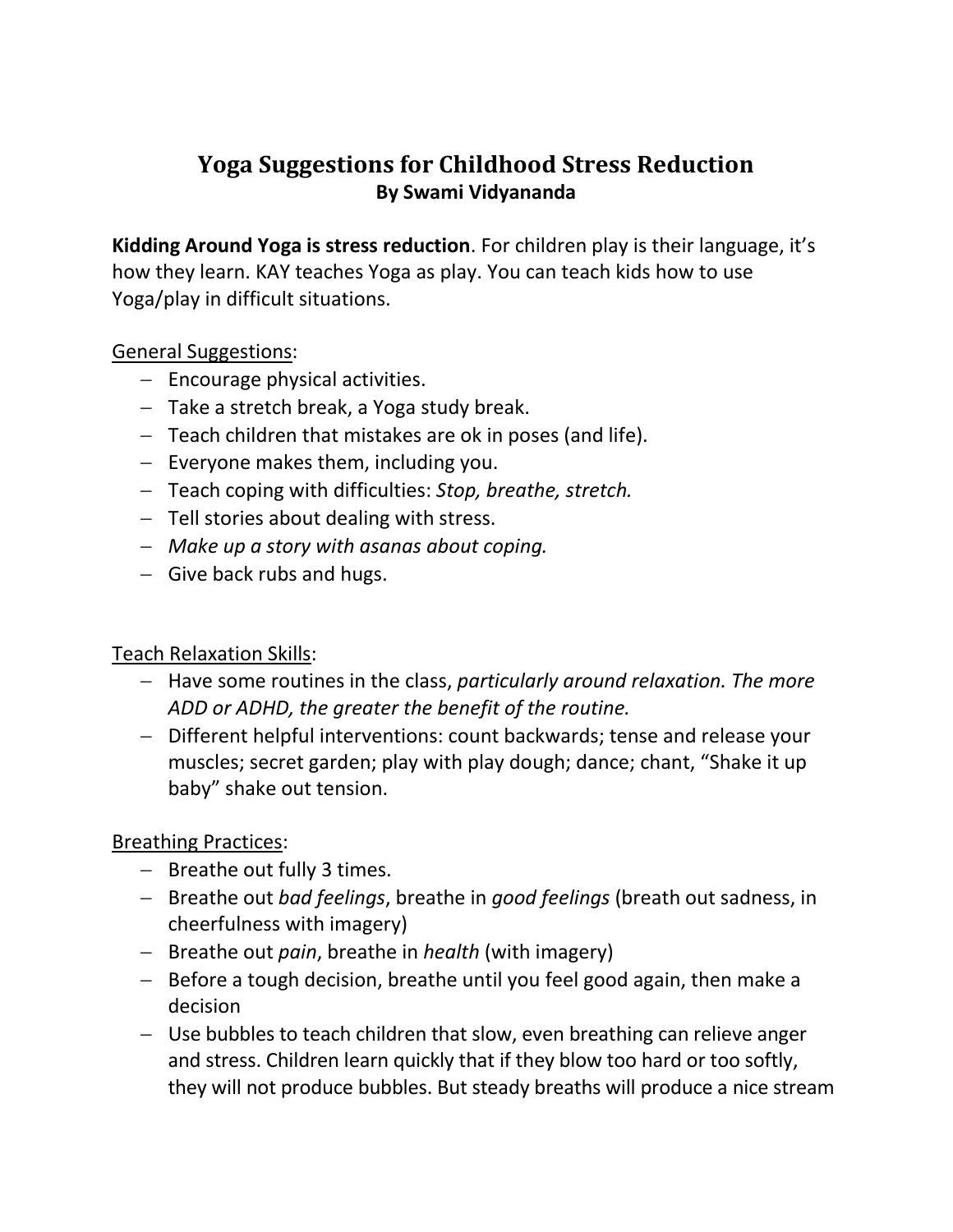- After the youngsters have mastered bubble blowing, ask them to practice once or twice a day, first with bubbles and then without. Instructs them to blow imaginary bubbles when they are angry or upset.
- $-$  If you're stressed while with children, you can say, "Help me blow bubbles". Role model good stress release.

#### Meditation:

- $-$  Find the quiet place inside
- $-$  Imagine a favorite place to be and visit that place in your mind (can be the secret garden)
- $-$  Repeat "Peace begins with me"

## **Raja Yoga Teachings for Children's Stress Release**

- 1) Cognitive restructuring can teach us to change the root cause of stress: the mental interpretation that a circumstance is somehow dangerous to our well being.
	- We are a spiritual being "riding around" in a body-mind, like a car. This is the basis of Raja Yoga/ Integral Yoga.
	- $-$  It can be taught through deep relaxation, meditation, and stories.
	- Yoga can teach children to take back their power over their own happiness.
	- You can choose happiness inside no matter what's outside (tell stories age appropriate)
- 2) Spiritual teachings from Raja Yoga that reduce stress:
	- A perfect act is one that does good for someone, and harm to no one.
	- $-$  It's all for good. It's all a movie.
	- The golden rule (10 commandments, *yama-niyama*, basic ethics).
	- What's the problem right now? Where's the joy/peace now?
	- The "4 locks and keys" good for dealing with interpersonal troubles.
	- $-$  Friendliness to the happy
	- $-$  Compassion toward the unhappy
	- $-$  Delight in the virtuous
	- Disregard (indifference) to the wicked (mean, hurtful).